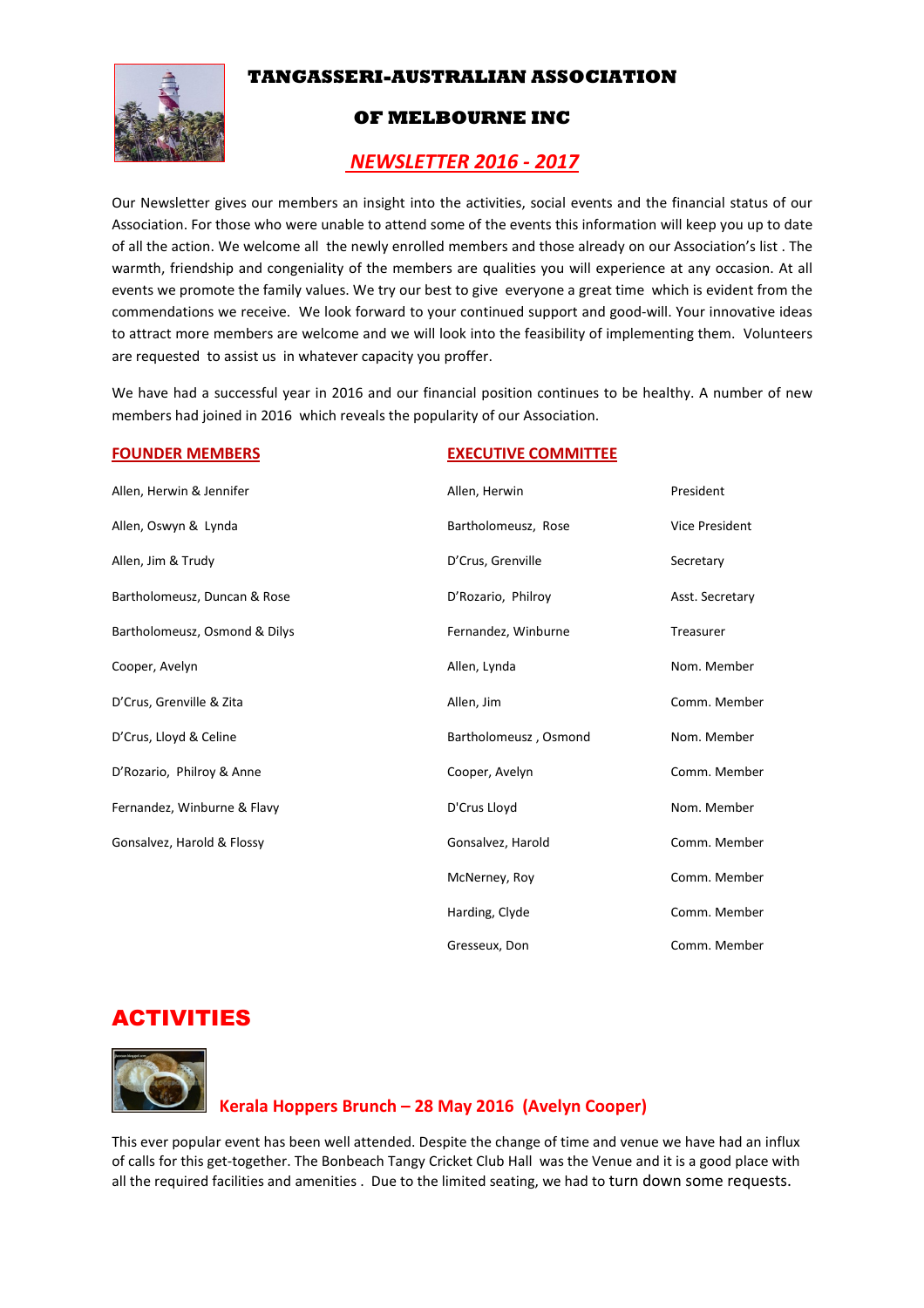There were a few Sydney-siders that were present and complimented the Association and the cooks for the food and entertainment provided.

The late morning commenced with meeting and greeting members, family and friends. Once the people settled in there were two rounds of housie with intermittent breaks for people to converse with each other.

The freshly baked hoppers were produced by the hundreds, the authenticity of this magic mix rests with a Keralite. The accompaniments were Pork Vindaloo cooked by a Chef who does not divulge the secret ingredients that makes it so tasty, Spicy Egg Roast by the cook who excels in this speciality and delectable Vegetable Korma, another gourmet addition to the Menu, prepared by a couple of young chefs . There was a brief interval with music being played for listening pleasure which was followed by dessert - Paiysam – Yum!

On the whole it was an enjoyable day as we received many compliments on the tasty food and entertainment. Thanks to all the helpers who set up the hall and cleaning after the event. To all who assisted on the Culinary side, your work is much appreciated. Finally to all the members and patrons thank you for your compliments and also for your attendance in making this a successful event.



#### **FUN DAY AT THE CROWN CASINO - 19 JUNE 2016 (Herwin Allen)**

The 19th of June 2016 was an overcast, gloomy and rainy day but there was exuberance and high hopes in the Crown bus with expectations of winning big. Forty plus members from the Association opted to spend a fun day and have a flutter at the Crown Casino trying their luck

After picking up 22 members from Clarinda Shopping Centre Car Park, and a further 20 boarding the Crown bus from Taylors Lakes, the bus arrived at the Crown Casino around 11.30 am. The Crown Staff welcomed the members who got into the act with no hesitation.

As you entered the Casino you are enthralled by the lavishly decorated halls and lobbies with soft carpets, pounding music, neon lights and the sounds of the gaming machines You are surrounded by various gaming tables and a variety of card tables and the stony faced croupiers and dealers together with the buzz and intensity of hundreds of people trying their luck.

A few of our members got into action straight away while others preferred to get warmed up sitting around a table chatting with a cup of coffee / sipping spirited drinks. Those who liked cards chose the game of blackjack. Others who preferred the wheels tended to the roulette and the big wheel of fortune, while the majority of the ladies loved playing the Pokies and a few ventured in to the VIP gaming area. It was a brief flutter by our members for it was the first time in nearly 10 years since the Association ventured on a fun trip.

Lunch came pretty fast and it was time to put our taste buds to the test with the variety of Crown food available. A few bought a quick bite and resumed playing their respective games. Majority tasted the Kitchen Buffet and others went to the restaurants for a taste of the fine dining cuisines. . Everyone did enjoy the lunch at the Crown and found the food delicious.

After lunch most went back to improve on their luck while it lasted. Others took the opportunity to visit the speciality stores for a few purchases and passed the time shopping. The group took the bus back at 4.00 PM enjoying the company of members and an experience at the Casino.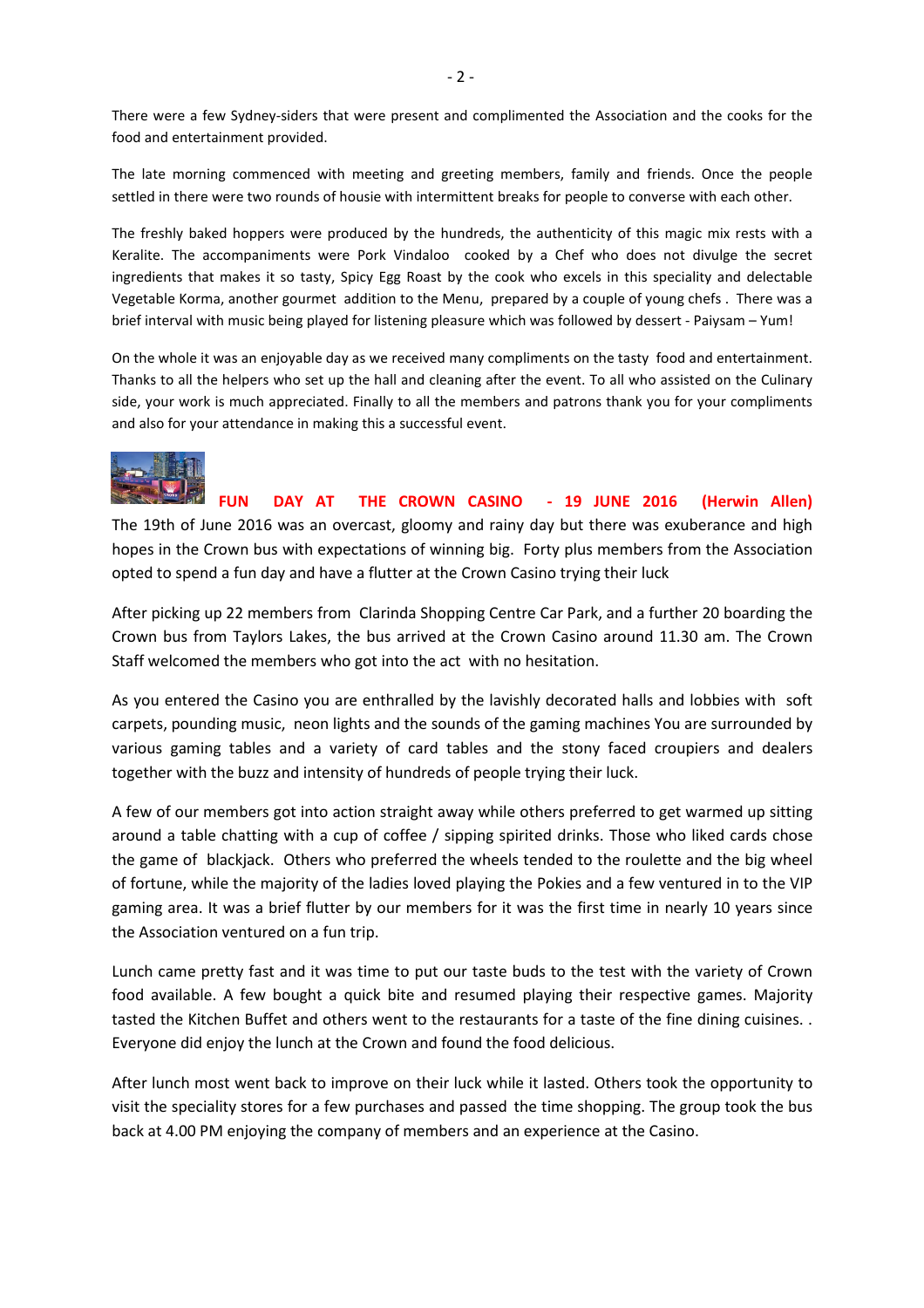

 $-3-$ 

### **ANNUAL DANCE - 13 August 2016 (Philroy D'Rozario)**

Due to the non-availability of Springvale Town Hall for the first week in August, our Annual Dance was held there on 13th August 2016. As in previous years the band in attendance was the best and most popular band in Melbourne 'Next Generation'. This year as per recommendation from our Patrons and Committee we decided to have the popular D.J. Ashley instead of a second band. This gave our patrons the opportunity of a chin wag in between and also during the sessions. 'Next Generation' as usual put on a super performance that saw the enthusiastic crowd on their feet exhibiting a variety of steps. As in previous years the dance was well organised and well attended. A number of our regular patrons were not able to attend due to other commitments. One of the highlights was the Tangy folks from Sydney who travelled to Melbourne to attend the Dance and had a very enjoyable time. We sincerely thank them for their attendance and also our Members who supported the function.

As is customary with our Annual Dance fantastic prizes were presented to the lucky winners of the raffle and door prizes.

Our special thanks to the donors mentioned below for their continued support and goodwill. This year we had an additional donor Sid Samuel who set up a booth in the foyer to take photographs of families who wished to have their Family Portraits taken. It seemed to be a very popular introduction for our Annual Dance.

| <b>Roy McNerney from L.J.Hooker</b> | Shavan's Indian Restaurant - Patterson Lakes |
|-------------------------------------|----------------------------------------------|
| <b>Betta Home Living</b>            | Craig D'Rozario from Oak's Group of Hotels   |
| <b>SID Samuel Photography</b>       | <b>Clyde &amp; Kirsty Harding</b>            |

#### *Jim & Trudy Allen*

The food for the Dance was catered by Vishwanath Caterers. The catering was excellent and priced competitively. The demand for the various items produced was good and people were very pleased with the quality of food.

We thank our Committee Members for their continued co-operation and participation in this annual event. We also thank our Master of Ceremonies Duncan Bartholomeusz who conducted the show very efficiently liaising with the Bands and also the Caterers.



### **ANNUAL GENERAL MEETING - 17 September 2016 (Grenville D'Crus)**

The 21st Annual General Meeting was held on Saturday 17 September 2016 at 7.00 PM at 'The Sundowner Avenue Neighbourhood House in Clarinda. The meeting was attended by 59 members.

The President, Herwin Allen welcomed the members to the meeting and called upon them to continue supporting the Association by active participation in the various activities and thanked them for their presence. The Annual report and the financial statements for the financial year ending 30 June 2016 were presented by the Secretary and Treasurer respectively.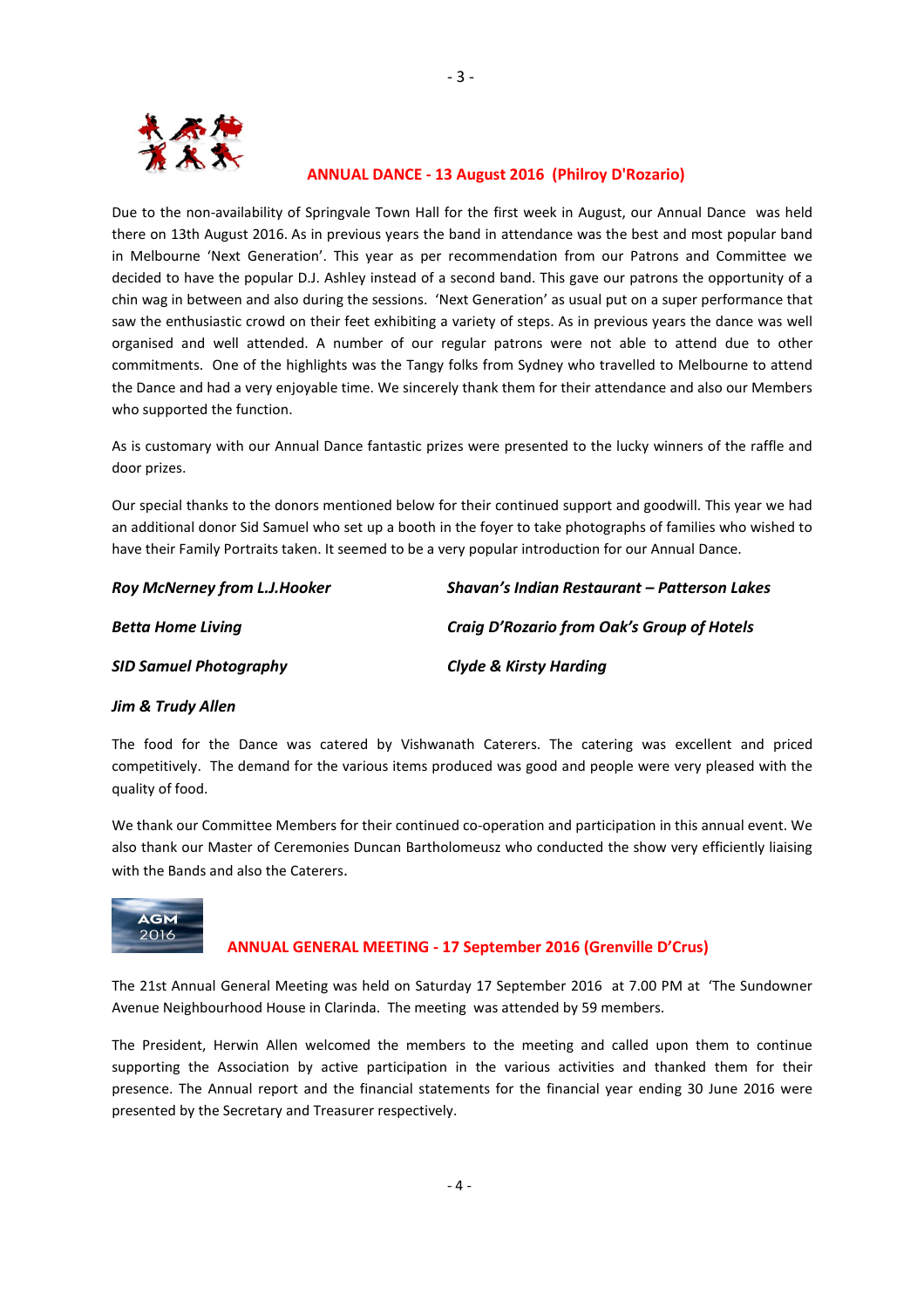It was heartening to see many members take active part in the discussion on issues raised by member/s regarding procedures and decisions taken by the Management/Executive Committees for effective implementation of the activities of the Association. The overwhelming support of 99% of the members present, in the leadership of the Association and the Management/Executive Committees was indeed remarkable and heartening.

Mementos were presented to those members who had completed 10 years and 20 years continuous membership with the Association.

Mr. Godwin Fernson presented a detailed and enlightening account with regards to investment in apartments for consideration not only by the Association but also for any individual who was interested.

The meeting concluded with a vote of thanks followed by a 'Members only' dinner.



#### **SENIORS' NIGHT – 11 November 2016 (Rose Bartholomeusz)**

This event has been hugely popular over the years and was very obvious at our last senior's night with a bumper crowd in attendance.

The Noble Park RSL provided a three-course meal and a complimentary pre-dinner drink. Andy (Lone Star) once again excelled himself providing us with great music for line dancing and all the golden oldies to allow the seniors to show off their dancing skills and reminiscent of times gone by.

As usual there was never a dull moment - it did not matter if you were just an observer - the dancers provided enough entertainment for the spectators. If you were a keen observer you would have noticed Madam Lash, Miss Polka Dot, Bobby Boogie and Chubs the Checker strut their stuff - they provided us with a free floor show.

The pokies did attract a few visitors but we did not hear of any great wins. Better luck next time.

Just a gentle reminder - seniors please submit your names as soon as possible after this event is announced to allow the organisers to book enough places and negotiate a menu.



#### **FAMILY DAY & CHRISTMAS TREE – 04 December 2016 (Kirsty Harding)**

The Family day was held on 04 Dec. 2016 at St. John Vianney's Church Hall and on the outdoor grounds. The temperamental Melbourne weather and the overcast sky did not hamper our Christmas mood nor the success of the event. With over 70 families, the young and ' young at heart' gathered in true Tangaserri Christmas tradition to celebrate with games, sport, food, a nativity play, Christmas carols and gifts from Santa.

The event started with the signature barbecue where 'east meets west' was welcomed with an unlimited supply of tasty Tandoori Chicken, Hamburgers & Sausages, healthy salads, bread/rolls and sauces.

Fuelled up and ready after the sumptuous meal the 'fun and games' began. This featured well-organised games for all ages, funky background music and the always popular icy-poles. It was great to see the healthy competition between families and friends and especially the stumbling toddlers initiated into to this generational tradition. Some timeless races did not go out of style like musical chairs, the sack race, the three legged race and the finale - great tug of war. 'Hats off'' to the seniors, they do know how to have a good time.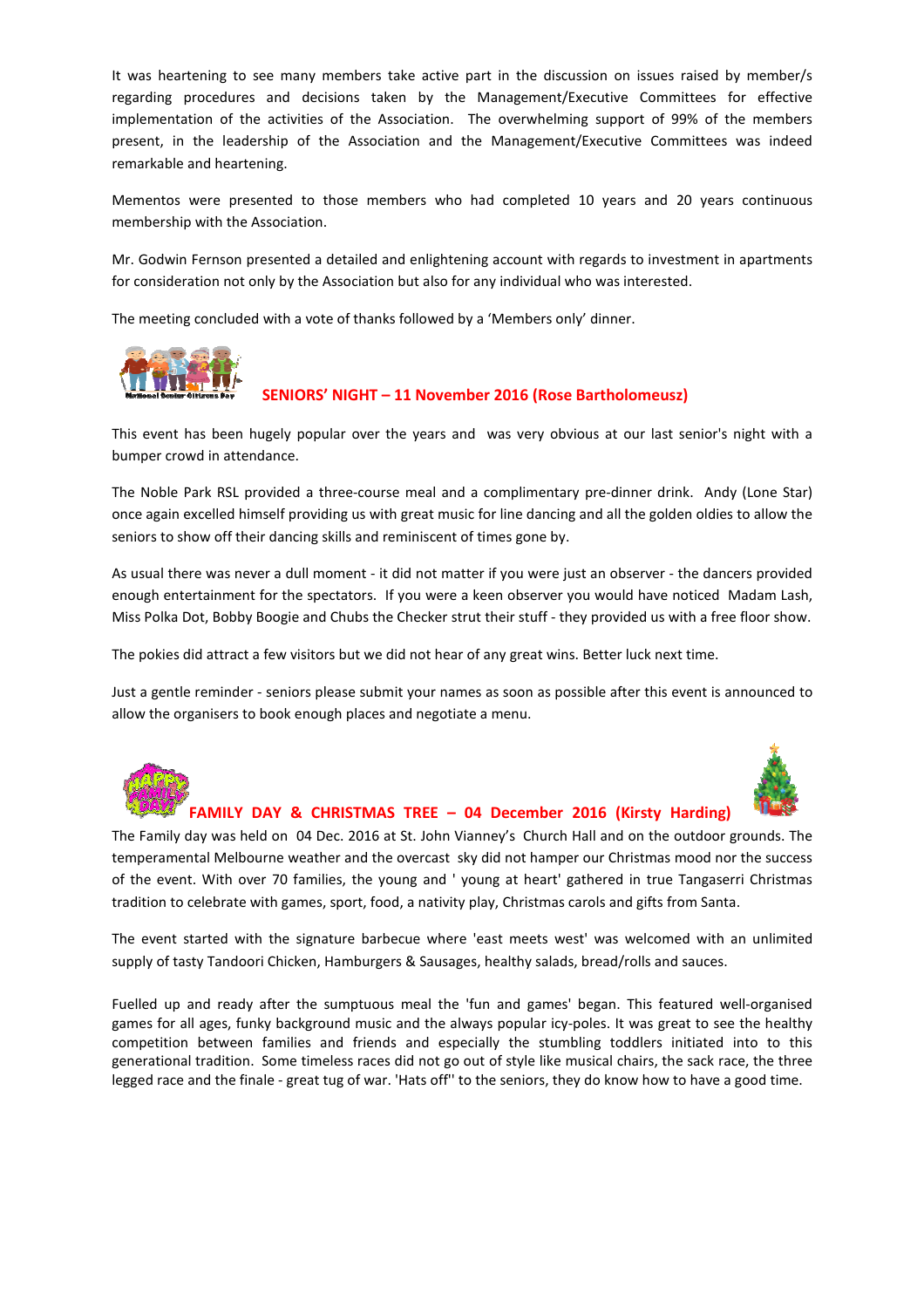Their show of skill and strategy during the 'passing the hat' and 'ringing the bottle' games were quite impressive.

Rain was the time keeper on the day, ushering the crowd to gather in the newly renovated school hall right in time for the Nativity Pageant. With great team effort from parents and our teenage volunteers, over 50 children from the age of 2 to 12 staged a somewhat modern rendition of the timeless and classic Nativity Play. Colourful costumes adorned every child ranging from Gabriel and her angels, the Holy family, the Star of Bethlehem and her shining stars, the wise kings and to the Shepherds and their musical roaming band. The 'cuteness factor' of the children on stage contributed to the overwhelming success of the Pageant with proud smiles on every parent in the room.

Carols followed on from the pageant energising the hall with Christmas spirit. Every one joined in with our Association's talented carol singers and guitarists, singing the old time favourites which set the scene for Santa's arrival.

Jingle bells announced the long waited arrival of Santa who as always did not disappoint the children. Santa showcased his magic entertaining both children and adults alike with his 'Naughty or Nice' routine. These festive moments were captured by our resident photographer and our parent paparazzi. It was presents galore with winners of the sporting events also having a photo opportunity with Santa. A special thanks to Santa's helpers adding a little more magic to the event with beautifully wrapped and selected suitable gifts for our children.

The 2016 Tangaserri Association Family Day & Christmas Tree was an outstanding success due to the tremendous effort from the organisers, helpers and caterers who worked together setting and cleaning up behind the scenes. We hope that future events will continue with the same spirit of community participation.



 **NEW YEAR'S EVE DANCE 31 DECEMBER 2016 (Philroy D'Rozario)** 



The New Year's Eve Dance was held in Gaelic Park Hall, Perry Road, Keysborough. WOW! what a resounding success the Dance has been. The normal capacity for this hall is around 425. However, with the last minute demand and not to let our Members/Friends down we had to accommodate more people. The bands in attendance were the ever popular 'PHOENIX' and the up and coming band 'NO LIMIT'. The music was really

fantastic and both bands played together to bring in 2017. The Jiving and Waltzing was reminiscent of the old days in Tangy. As usual the dance was well organised and it was a great night and everything ran as programmed. It was a very good family oriented function with many families bringing in 2017 with all their family members around.

The Table layout and Decor and the White Chair covers with Royal Blue and Gold Lycra bands were set up by 'Plan it Events N Decor'. It gave the Hall a bright and outstanding festive ambience. Portable Air Conditioners were also installed for the night which was well appreciated by our patrons.

The event Caterers were 'Lambs Catering' who cooked up some delicious food. However, due to the last minute addition of patrons and a number of people buying take away for the next day there was some shortage of food for the people who came in late. Overall it was a very enjoyable night. We even had friends meeting up after 30 to 40 years and reminiscing about their past.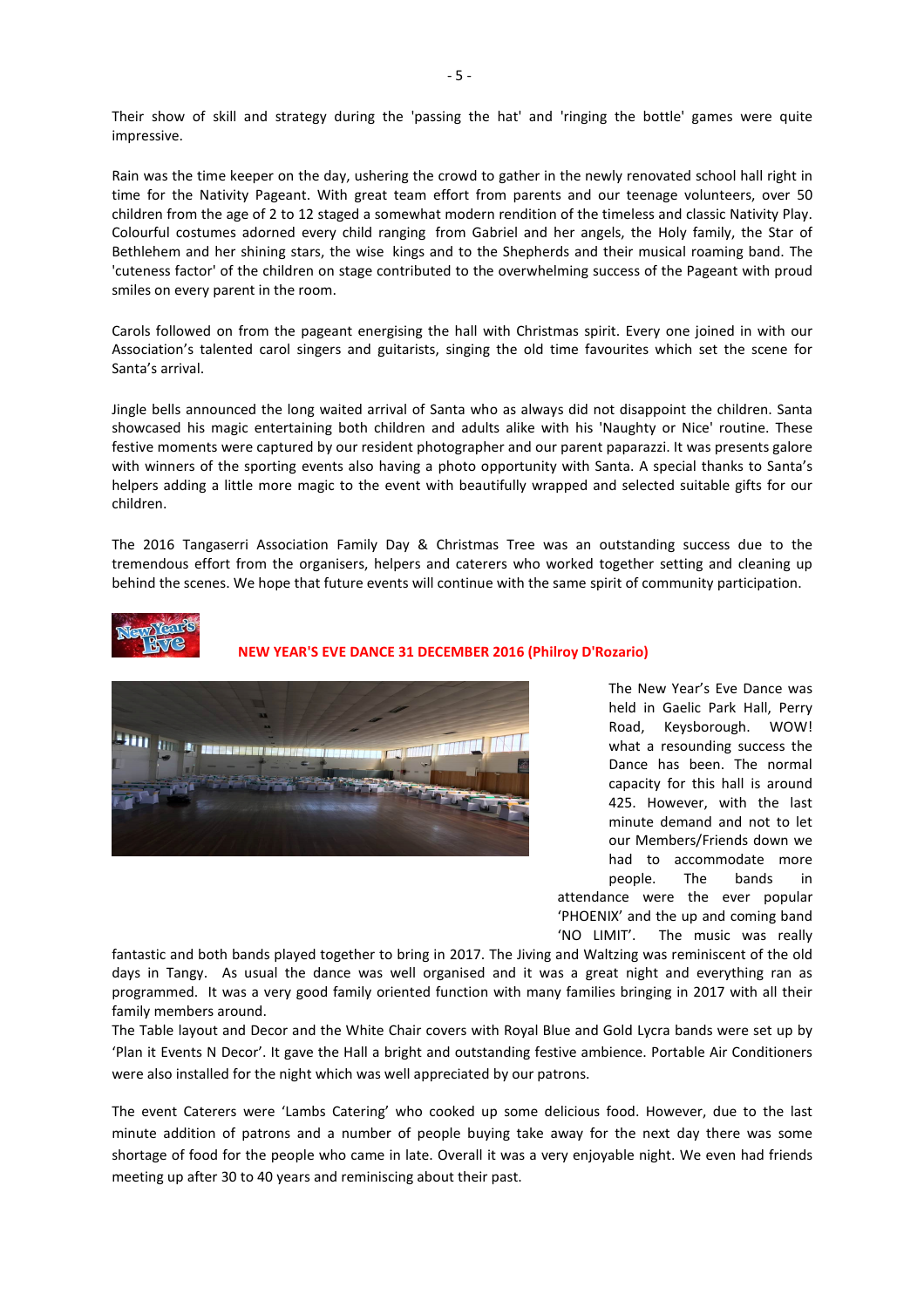Lots of fantastic prizes were presented to the lucky winners for the night. Our special thanks to Jim & Trudy for their continued support and goodwill. We also like to thank Glen and Nancy for their generous donation. The Club donated the rest of the prizes which included a number of Myer gift vouchers. We thank our members who attended the dance with their families. We would also like to thank the bands who were very helpful in promoting our Dance and helped us in the sale of tickets. Overall it was a very successful night.

#### **OTHER MATTERS**



#### **INVITATION FROM HIGH COMMSSIONER OF INDIA**

At the invitation of the High Commissioner of India in Canberra, the Secretary - Grenville D'Crus and his wife Zita were privileged to attend the reception- dinner in honour of the Indian Finance Minister - Mr Arun Jaitley at the Novotel in Canberra on 31 March 2016. Our Association was one of the few organisations selected from Melbourne to attend the function and this is attributed to the close ties we have with the Consul General in Melbourne over the years.



#### **INDIA'S 70th INDEPENDENCE DAY CELEBRATIONS**

The Secretary - Grenville D'Crus was privileged to attend India's 70th Independence Day celebrations at the Collingwood Town Hall on 16th August 2016 at the invitation received from the Consul General of India in Melbourne. The function was well attended by a number of Ministers, Ex- Premiers, Diplomats and a cross section of the Indian Community Businesses and Social/Cultural organisations.



#### **BONBEACH TANGY CRICKET CLUB 2016/2017 - DAVID FERNANDEZ**

At the commencement of the 2016/17 season Bonbeach-Tangy teams entered the season boasting a healthy mix of youth and experience, confident of a very successful year.

Bonbeach-Tangy played its first season in the Championship Division of the newly formed Southern Bayside Cricket League. We made the finals in both competitions for the season:

**White Ball Grand Final** – South Caulfield scored 9/206 in their 40 overs and defeated Bonbeach-Tangy who were 2/124 in 22.4 overs. Unfortunately the rain came and ruined what was likely going to be a Bonbeach-Tangy win as we were cruising towards their total. Due to a heavy downpour and some strange wet weather calculations which favoured the team batting first, we were deemed runners up in this competition.

**Main Grand Final** – Bonbeach-Tangy who scored 131 were defeated by South Caulfield 0/135. After a huge come from behind win in the semi final, everything that went wrong did in the grand final. We lost wickets early and never recovered on a great batting track and were well short of what would have been a competitive total. South Caulfield then came out and blasted their way towards the small target. It was a really difficult end to what had been a very successful season, especially to play so poorly when it mattered most. Individually we had four players from the 1<sup>st</sup> XI (Daniel Mueller, Ian Cockbain (captain), Christian Davis and Tom Smith) all selected in the Team of the Year which is the most we have ever had and a strong reflection of how well we recruited this season. Daniel Mueller also won the League Champion and League Bowling Awards for his 60 wickets throughout the season. Tom Smith also won the League Batting Award (over 600 runs) with Bonbeach-Tangy clearly dominating most of the awards given. Unfortunately the other teams all missed finals.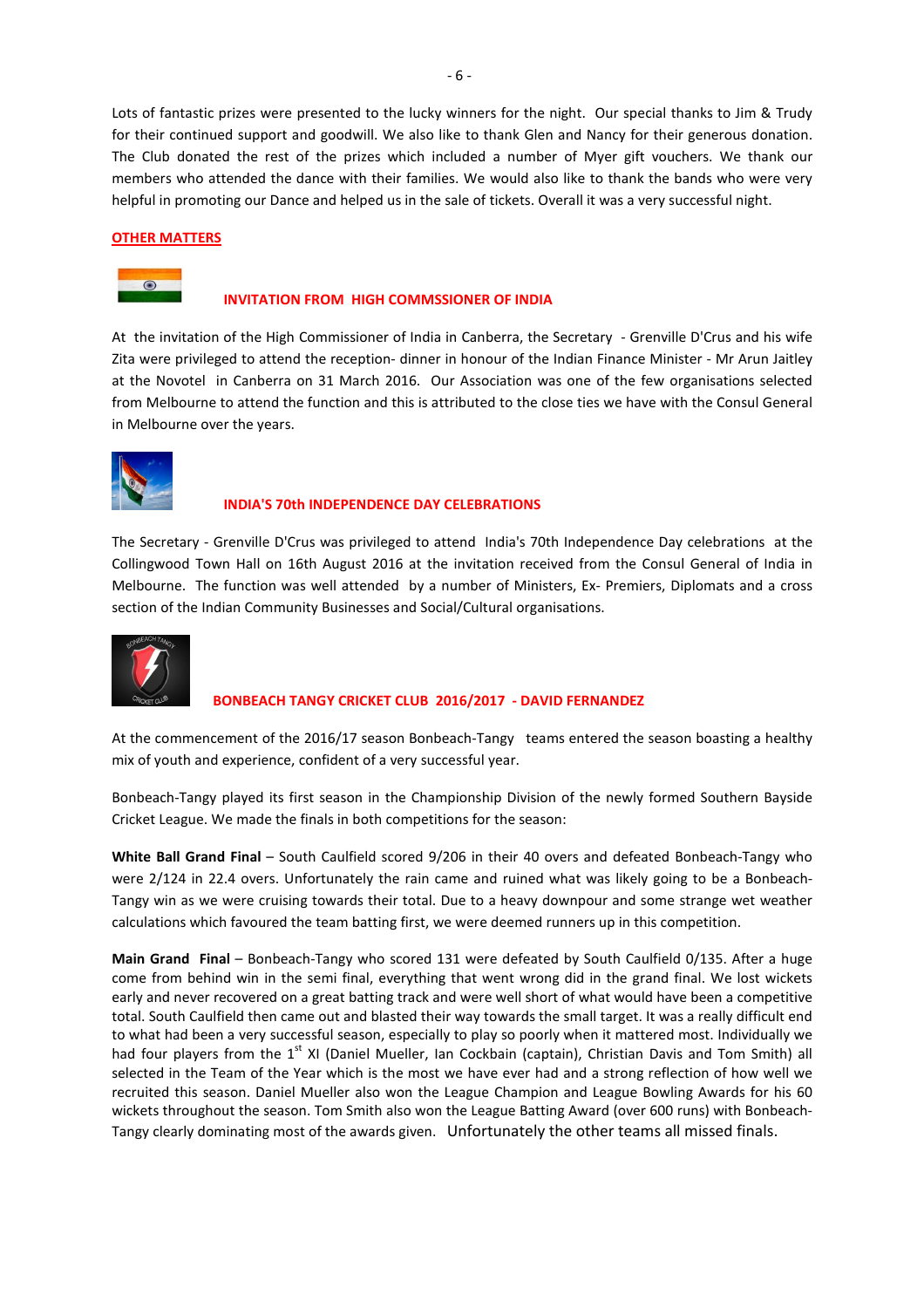The  $2^{nd}$  XI started the season well but fell away in the second half of the season as unavailability/injuries started to mount.

The  $3^{rd}$  and  $4^{th}$  XI narrowly missed finals action which was a great sign given the amount of junior players that represent these teams.

Moving forward, planning has already begun for season 2017/18 with Bonbeach-Tangy looking to appoint a new captain and coach. A strong focus on development – especially youth – has been highlighted to ensure we remain competitive and can continue to firstly make finals across all grades and push for premierships from there.

We wish to thank the Tangy Association and its members on our behalf for the continued support of our club. The financial support enables us to continue to help make our club better and the relationship between the club and Association has and always will be a huge focus.

Special mention should also be made of the friendly Cricket game between the South East and North West Teams held at Bonbeach-Tangy Cricket Club on 19<sup>th</sup> February 2017, which was an out-standing success!



#### **THE TANGASERRI ANGLO-INDIAN BENOVELNT FUND**

The Tangasseri Australian Benevolent Fund continues to assist the community in Tangasseri. This fund is under the auspice of the All India Anglo-Indian Association, Tangasseri Branch who disburses these funds for:

(a) Subsidising living costs to the aged/destitute (b) Fees and purchase of books for children and

(c) for the purchase of toys for children and gifts for the aged during Christmas.

We are ever grateful to the All-India Anglo-Indian Association, Tangasseri for volunteering their services.

#### **RECOGNITION AND THANKS TO ALL OUR SPONSORS**

 The Association is extremely grateful to all those who have given their time/talents and efforts for the benefit of the Association Your loyal support over the last two decades has been fantastic and is much appreciated. We look forward to your ongoing patronage and we anticipate more volunteers to assist us in our events.

We thank the following sponsors for their continued support:

Roy & Miichelle McNernery ( L J Hooker, Noble Park) and Jim & Trudy Allen

And all the Committee members who helped in getting the sponsorships, donations and prizes.

#### *Note:*

Appropriate items for our next Newsletter may be forward by email to:

#### *tangyausassoc@yahoo.com.au*

*Disclaimer: Every effort has been made that the material in this Newsletter was accurate at the time of publication. The Association accepts no responsibility for any loss or damage incurred at the time of publication.* 

 *Avelyn Cooper - Editor, Communications Team* 

 $-7$  -